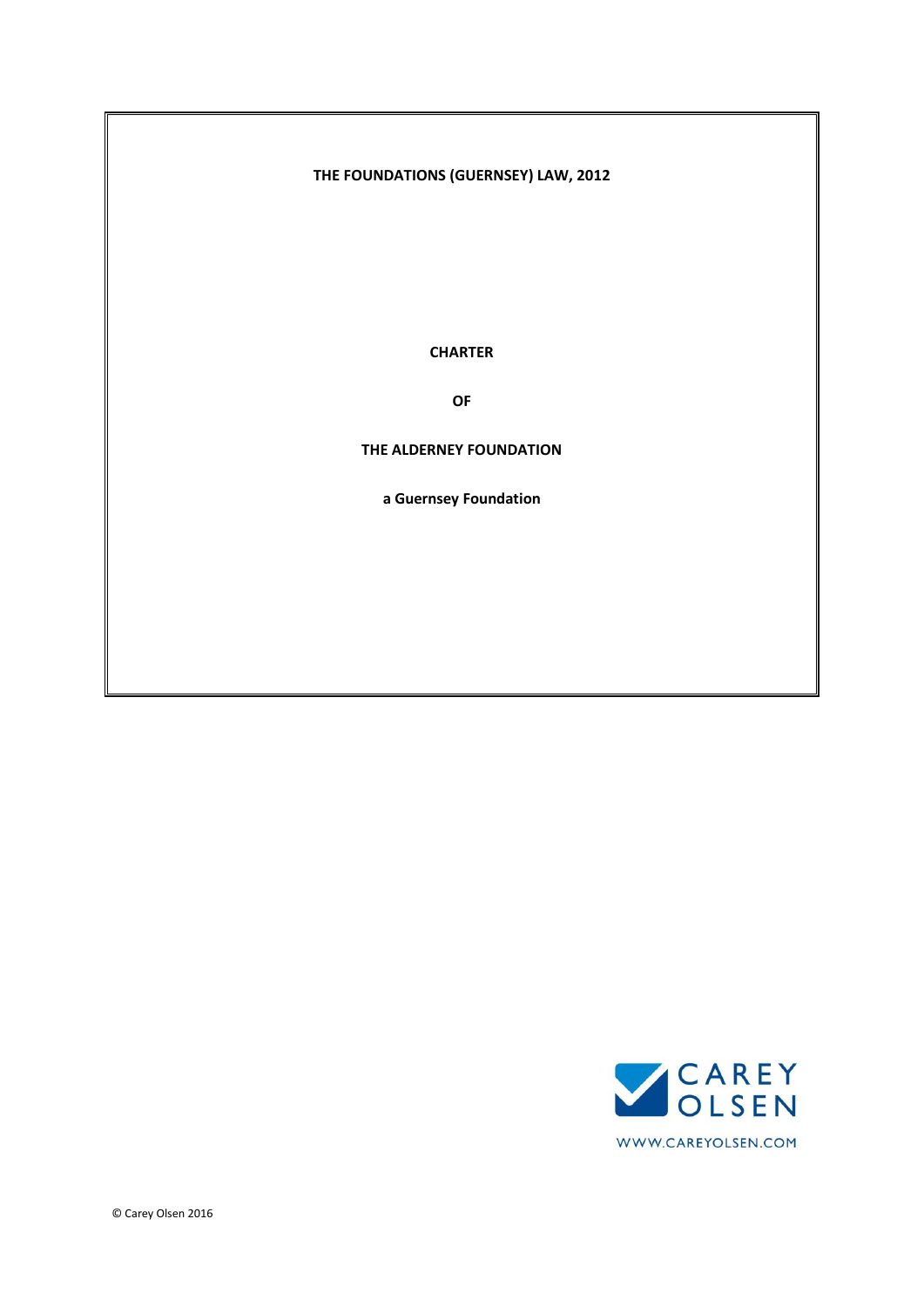# THE FOUNDATIONS (GUERNSEY) LAW, 2012

# **CHARTER**

# **OF**

# THE ALDERNEY FOUNDATION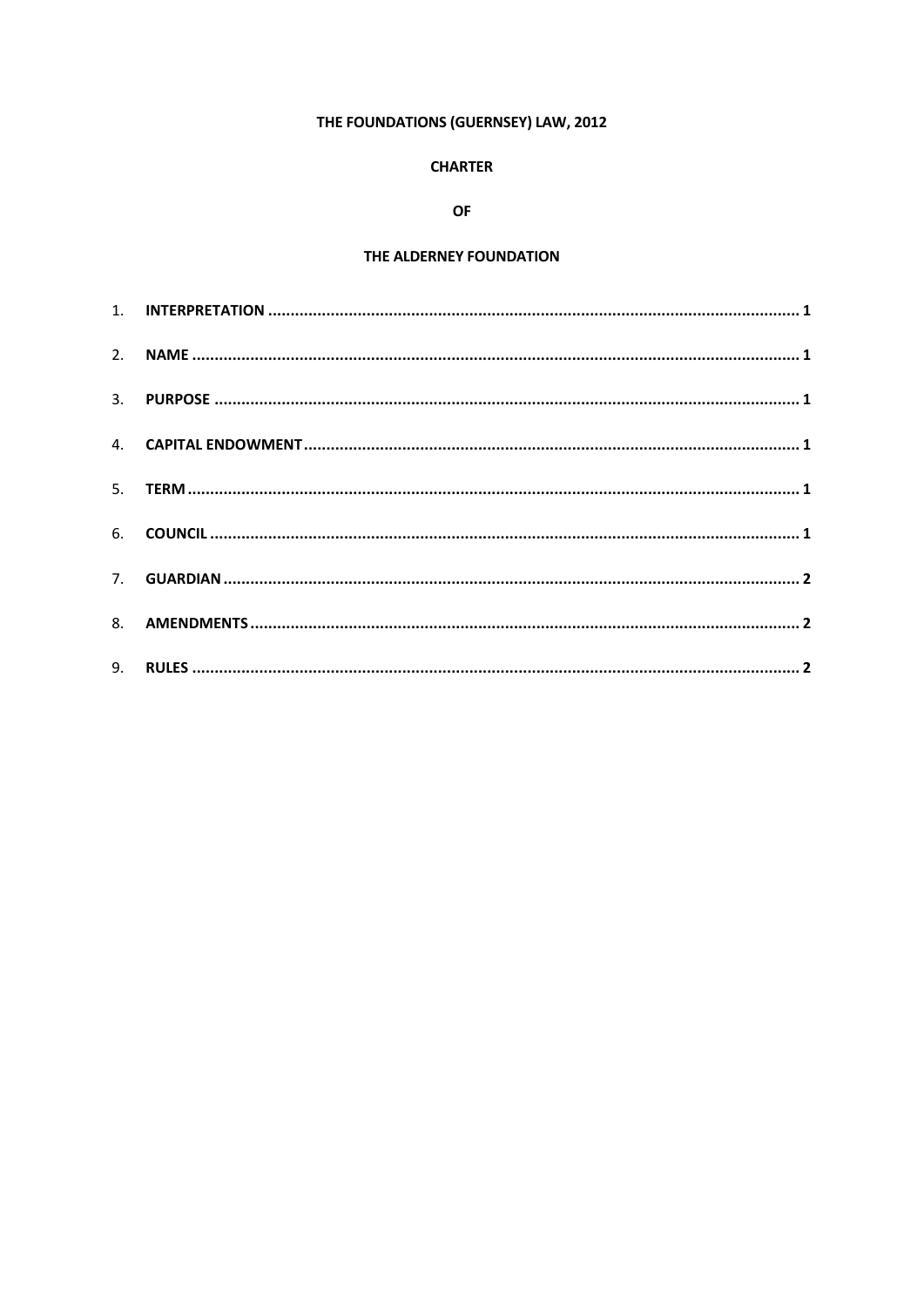## **THE FOUNDATIONS (GUERNSEY) LAW, 2012 (the "Law")**

# **CHARTER**

### **OF**

### **THE ALDERNEY FOUNDATION**

### **(the "Foundation")**

#### 1. **INTERPRETATION**

Words and expressions contained in this Charter are as defined herein and where no definitions are given have the same meanings and interpretations as in the Law.

# 2. **NAME**

The name of the Foundation is **The Alderney Foundation**.

# 3. **PURPOSE**

- 3.1 The purpose of the Foundation is to receive, hold, manage and apply the assets of the Foundation or their proceeds to provide support to, advance or promote charitable projects and activities in Alderney as the Council deems to be in the public interest or benefit of the residents of Alderney (the "**Purpose**") provided such projects and activities have received the support of the States of Alderney in full session.
- 3.2 The Council may amend revoke or vary the Purpose in whole or in part provided that the Purpose shall at all times remain to be for the public interest or benefit of the residents of Alderney.

# 4. **CAPITAL ENDOWMENT**

- 4.1 The initial capital of the Foundation endowed by the Founder is £100.00.
- 4.2 From time to time after its establishment the Foundation may accept additional property from any person or from any source.

# 5. **TERM**

The Foundation shall be of unlimited duration.

#### 6. **COUNCIL**

The First Councillors are:

Nigel Vooght of 29 Camlet Way, Hadley Wood, Barnet, Hertfordshire EN4 0LJ;